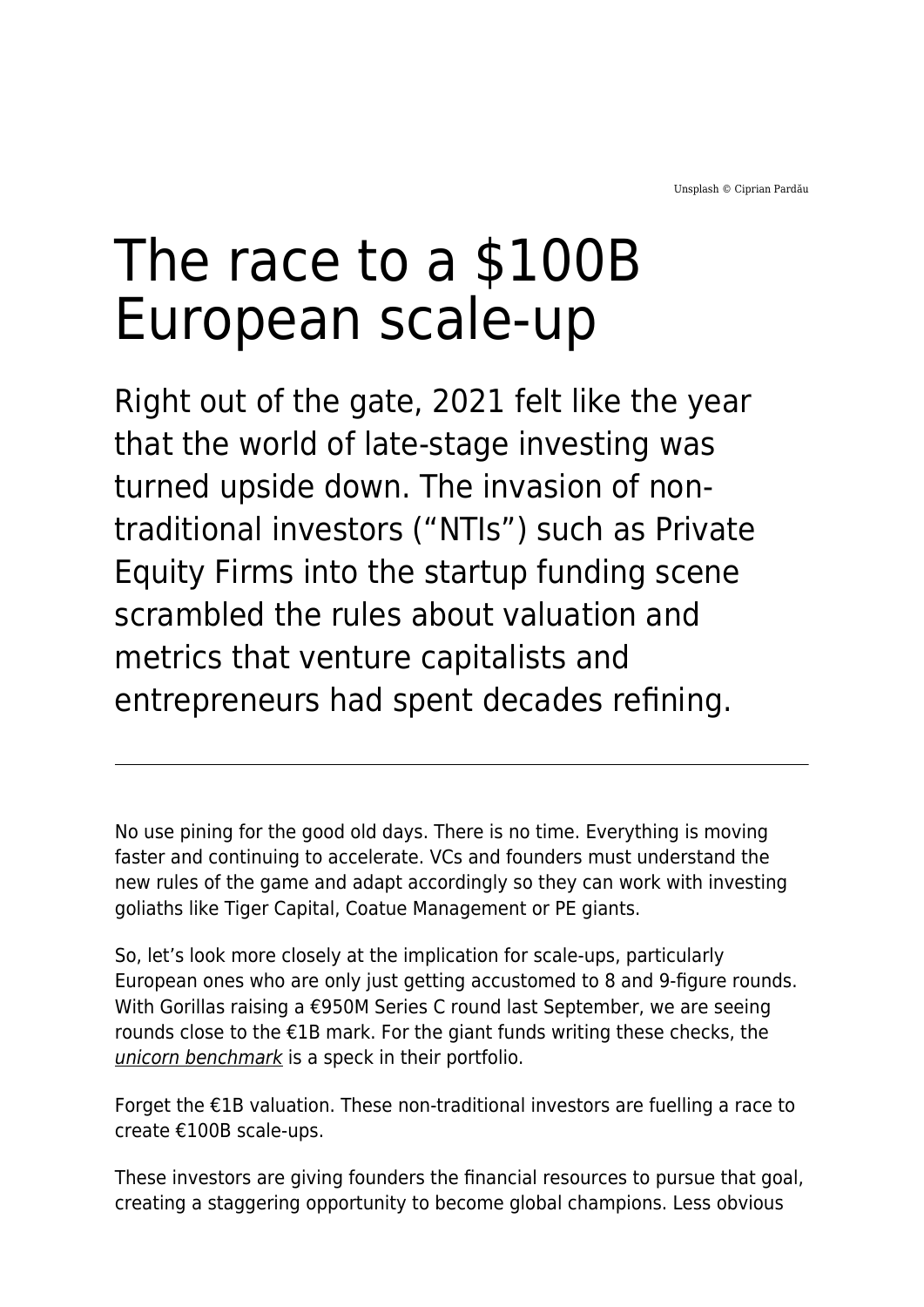are the risks that come with accepting those cheques. Reaching that lofty valuation requires grasping new metrics and new due diligence. Above all, it means being prepared to relentlessly pursue growth and scale at a breakneck pace. This is largely unexplored territory.

#### Many VCs can hand you a playbook for getting to a  $€100M$  valuation. But who has the playbook for reaching €100B?

Founders who take those big cheques without having the right structure and attention to detail are inviting chaos. And when they stumble, they will find these NTIs are less sympathetic to their missteps than traditional VCs.

Without a clear roadmap, the stakes for success and failure are skyrocketing. The winners will reach spectacular heights. The failures could be even more brutal.

## By the numbers

Before we explore the new terrain, let's survey the current investing landscape for context. According to the CB Insights report on venture capital for Q3, global funding for startups hit \$158.2B for the quarter, up an astonishing 105% from the same period one year ago. Digging into the numbers, we can see what is driving this phenomenon:

There were 409 mega rounds (\$100M or more) in Q3 compared to 172 in Q3 2020.

VCs funded 31% of all deals compared to 18% for Private Equity and Asset Management.

Europe has 2 scale-ups on the path to that €100B valuation: Sweden's Klarna is currently valued at \$45.6B, and Revolut at \$33B.

What can we take away from this? Venture capital is still venture capital. The things it has traditionally done are still happening at the early and middle stages of investing. It's the later stages, particularly pre-IPO, where scale-ups are caught in a whirlwind.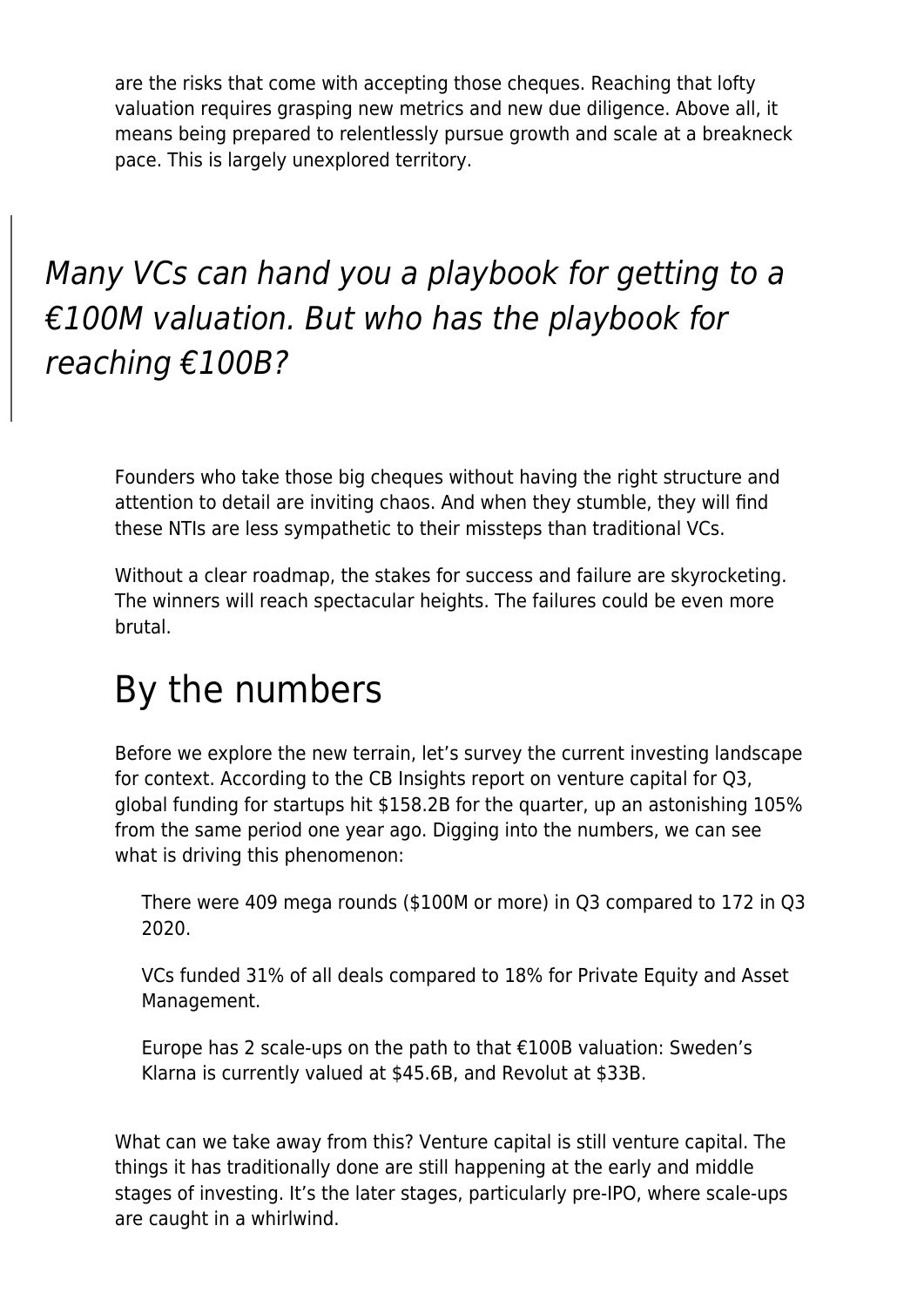# The shakeup

Whether you are a first-time or serial entrepreneur, the rules for working with venture capitalists are well-established. Even if different funds have their own philosophies and methods, VCs are there to be by your side as the company moves through each phase. In return, that VC firm looks ahead to high returns on its early bet on a company with little or no track record. It's a high-risk, high-reward model.

The people running massive PE funds or Asset managers are a different breed of investors, with different goals and motivations. Let's pick those apart.

First, these NTIs are not looking for high-risk bets, and don't expect to earn multiples. They are on the hunt for annual returns from 10% to 15%. That risk preference drives the way they analyse potential investments. They want a company that can deliver solid annual returns on its way to the €100B valuation. As companies stay private longer, these NTIs are pushing into these deals to ensure they have a stake in the future public companies. Second, they will also be more aggressive about protecting their investment and will insist on tighter legal safeguards to minimise risk.

A traditional VC will fight to have a board seat. The non-traditional investor just wants to know that you're hitting your benchmarks.

### The new metrics

The first encounter with a non-traditional investor can seem strange to a founder. Whereas previously VC investors conducted at least red-flag due diligence before investing at late stage, some asset managers barely glance at the books before committing.

Growth going forward becomes key. Once they invest, they will relentlessly track those numbers in the journey to IPO.

They want to ensure your company is delivering durable and efficient growth. Durable revenue growth (e.g. ARR, GMV) needs to be demonstrated annually, with a close monitoring of "growth resilience", tracking growth monthly or